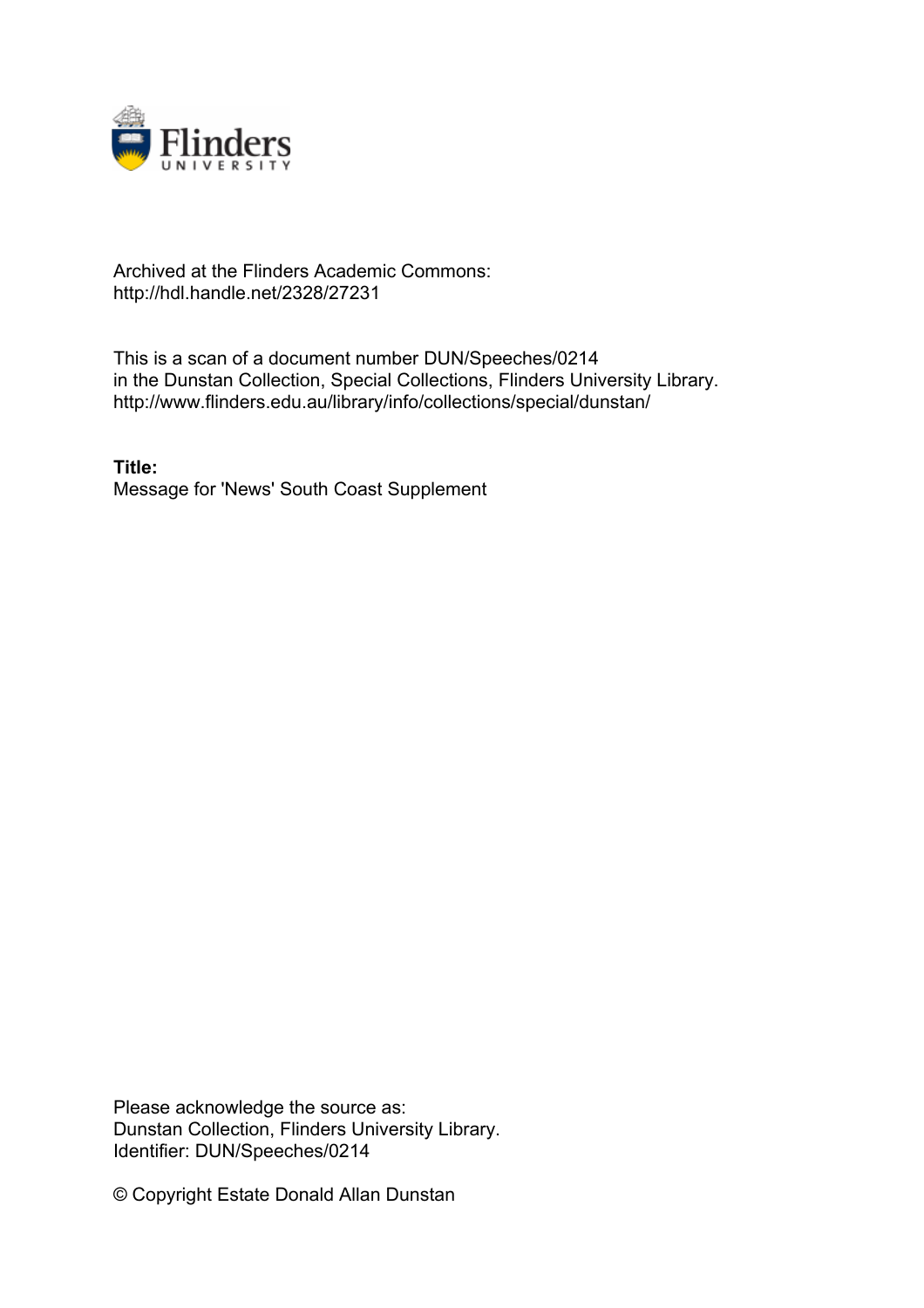**The southern areas of Adelaide add greatly to the beauty and charm of our city. Their accessibility, their beauty and their range of physical contrasts enhance the lifestyle of all of us.** 

**The South Australian Government wants to keep that pleasant environment, while at the same time developing the area to the benefit of both the local community and the entire Adelaide area.** 

**It is a task which requires very close co-operation between all levels of government and, most importantly, constant discussions with the people who live in those areas.** 

**The Government's policy is to encourage co-ordinated development for the area, and to ensure that the development preserves ibhe many advantages of living in the southern areas.** 

**The basis of our policy is the further growth of Noarlunga, which has expanded so greatly that next year the City of Noarlunga comes into existence.** 

**Noarlunga has been designated a regional centre, and closely \ related to that decision is the review of the whole planning strategy for the area. But it is apparent that as a regional centre, Noarlunga will grow to provide a wide range of commercial, industrial and community facilities.** 

**The development of Noarlunga will provide an easily accessible alternative to the main city centre of Adelaide. The facilities which the people in the city area enjoy must be made available to the rest of the Adelaide area. The Government wants the development of Noarlunga to include cultural and leisure facilities, as well as commercial and administrative services.** 

**The Government will ensure that as many of its services as possible will be provided at Noarlunga. By giving a lead, we can prove the benefits of decentalising from the centre of Adelaide.** 

The Government is also committed to encouraging suitable **industrial expansion for the area. Only last week Cabinet approved**  the construction by the S.A. Housing Trust of extensions to the **O'Neill Wetsuits factory at Lonsdale. This expansion will cost almost \$100,000 and will provide 80 new jobs. By locating more employment opportunities in the southern areas we reinforce the regional approach to community living. Just as government offices and shops will be established at the Noarlunga regional centre to make it unnecessary for people to travel to Adelaide for day to day needs, the Government is encouraging industries to the area to provide jobs locally.** Dunstan Collection, Special Collections, Flinders University Library.